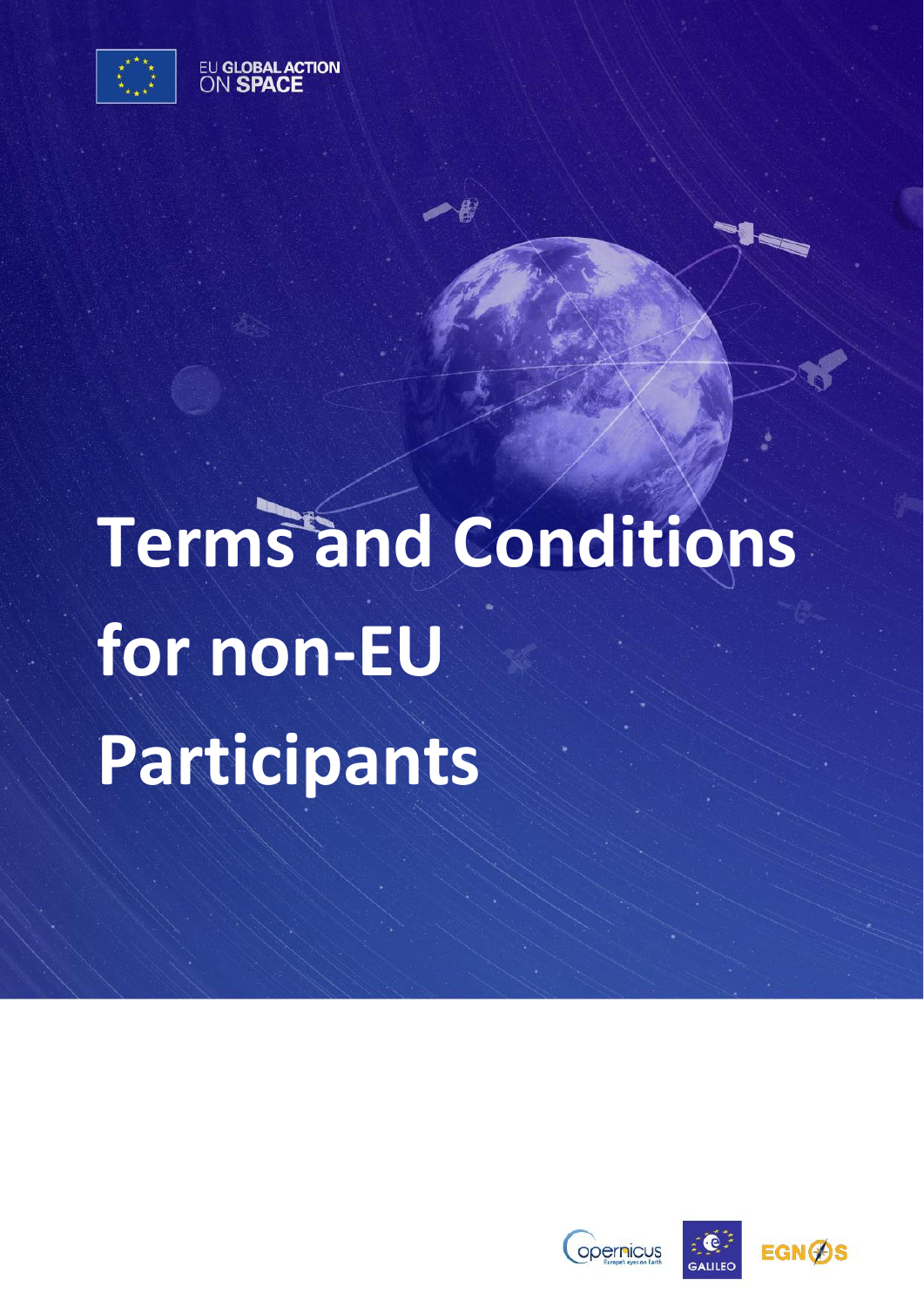

# **Contents**

|                                                                                | 1.1 |  |
|--------------------------------------------------------------------------------|-----|--|
|                                                                                | 1.2 |  |
|                                                                                | 1.3 |  |
|                                                                                |     |  |
| 3                                                                              |     |  |
| 4                                                                              |     |  |
| 5                                                                              |     |  |
| 6                                                                              |     |  |
|                                                                                |     |  |
| 8                                                                              |     |  |
| 9                                                                              |     |  |
|                                                                                |     |  |
|                                                                                |     |  |
|                                                                                |     |  |
|                                                                                |     |  |
|                                                                                |     |  |
|                                                                                |     |  |
| 16 ANNEX. Application Form for entities established outside the European Union |     |  |





Promoting the European Union Space Programme



--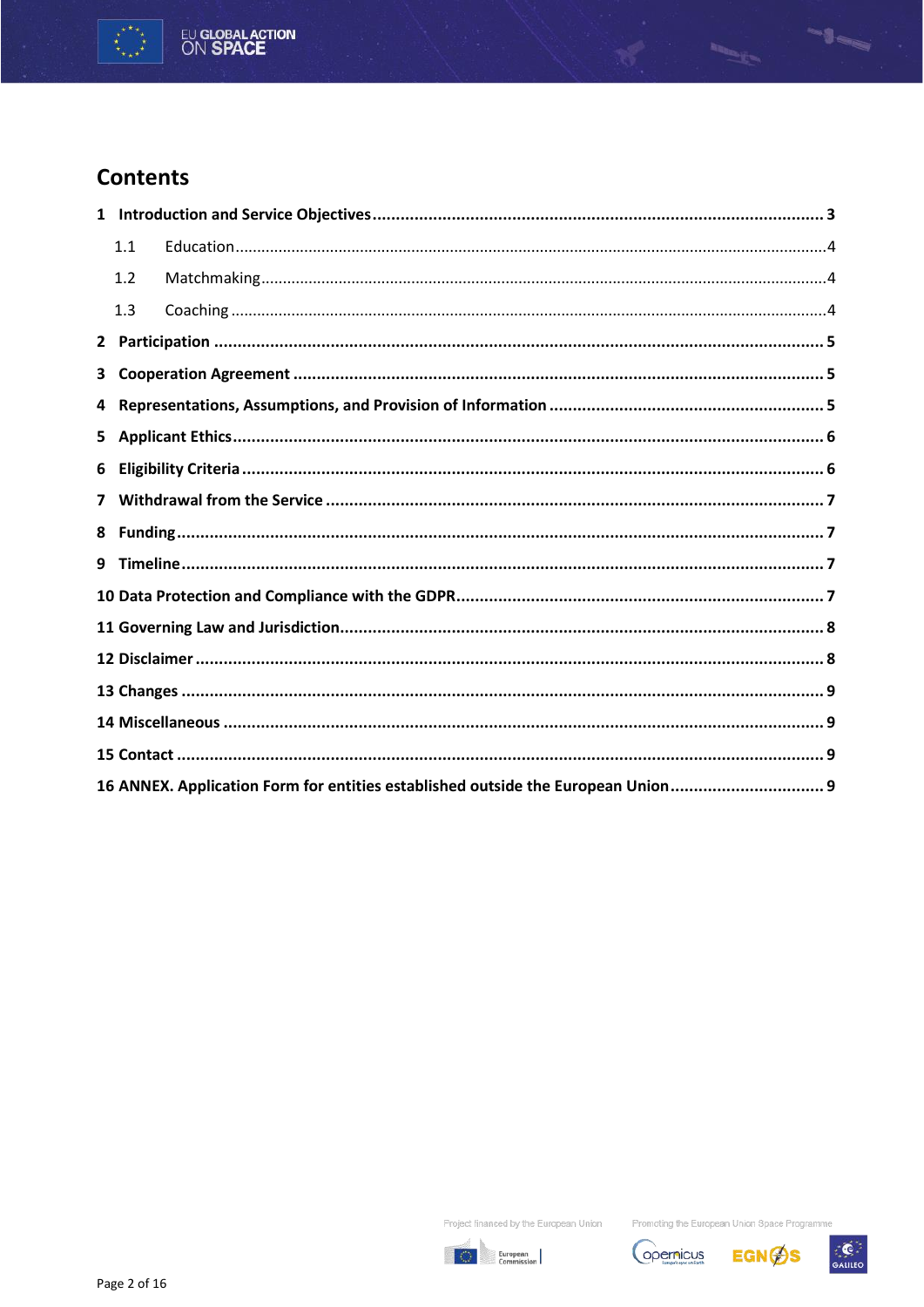

# <span id="page-2-0"></span>**1 Introduction and Service Objectives**

Please read the Terms and Conditions for entities established outside the EU ("non-EU Terms", "Terms and Conditions") carefully before:

• Applying for the Business Coaching Service as a non-EU entity or SME through the Service's Open Calls ("the Open Call") via the EU Global Action on Space platform (the platform),

The Business Coaching Service (further "the Service"), including its components such as the Open Call and Webinars, is an integral part of the EU Global Action on Space project initiated and funded by the European Commission (further "the EC"), Service for Foreign Policy Instruments (FPI).

The Service's open calls will be conducted on the public part of the platform (further "public part" or "webpage"). The application process will be managed through the closed part of the platform (further "closed platform") as well as all related Business Coaching Service activities.

The EU Global Action on Space is implemented by a consortium of legal entities consisting of:

- Roland Berger GmbH lead (Germany)
- RHEA Systems S.A (Belgium)
- MCI Benelux SA (Belgium)
- Ingeniería de Sistemas para la Defensa de España S.A., S.M.E., M.P. (Spain)
- Pildo Consulting SL (Spain)
- AZO Anwendungszentrum GmbH Oberpfaffenhofen (Germany)

The Service is implemented by the consortium partner AZO Anwendungszentrum GmbH Oberpfaffenhofen (further "the Coordinator", "us", "we", "our"). The duration of the EU Global Action on Space project is from 1 June 2021 untill 31 May 2024.

This Terms and Conditions apply to entities established in one of the following countries:

Algeria, Angola, Argentina, Armenia, Australia, Azerbaijan, Bahrain, Benin, Botswana, Brazil, Burkina Faso, Burundi, Cabo Verde, Cameroon, Canada, Central African Republic, Chad, Chile, Colombia, Comoros, Congo Republic, Côte d'Ivoire, Djibouti, DR Congo, Egypt, Equatorial Guinea, Eritrea, Eswatini, Ethiopia, Gabon, Gambia, Georgia, Ghana, Guinea, Guinea-Bissau, India, Indonesia, Israel, Japan, Jordan, Kenya, Kuwait, Lebanon, Lesotho, Liberia, Libya, Madagascar, Malawi, Mali, Mauritania, Mauritius, Mexico, Moldova, Morocco, Mozambique, Namibia, New Zealand, Niger, Nigeria, Oman, Pacific islands, Palestine, Panama, Peru, Philippines, Qatar, Rwanda, São Tomé and Príncipe, Saudi Arabia, Senegal, Seychelles, Sierra Leone, Somalia, South Africa, South Korea, South Sudan, Sudan, Tanzania, Thailand, Togo, Tunisia, Turkey, Uganda, Ukraine, United Arab Emirates, United States of America, Uruguay, Vietnam, Zambia, Zimbabwe. (further "non-EU entities").

For more information about additional eligibility criteria for non-EU entities, see paragraph 6.



Promoting the European Union Space Programn



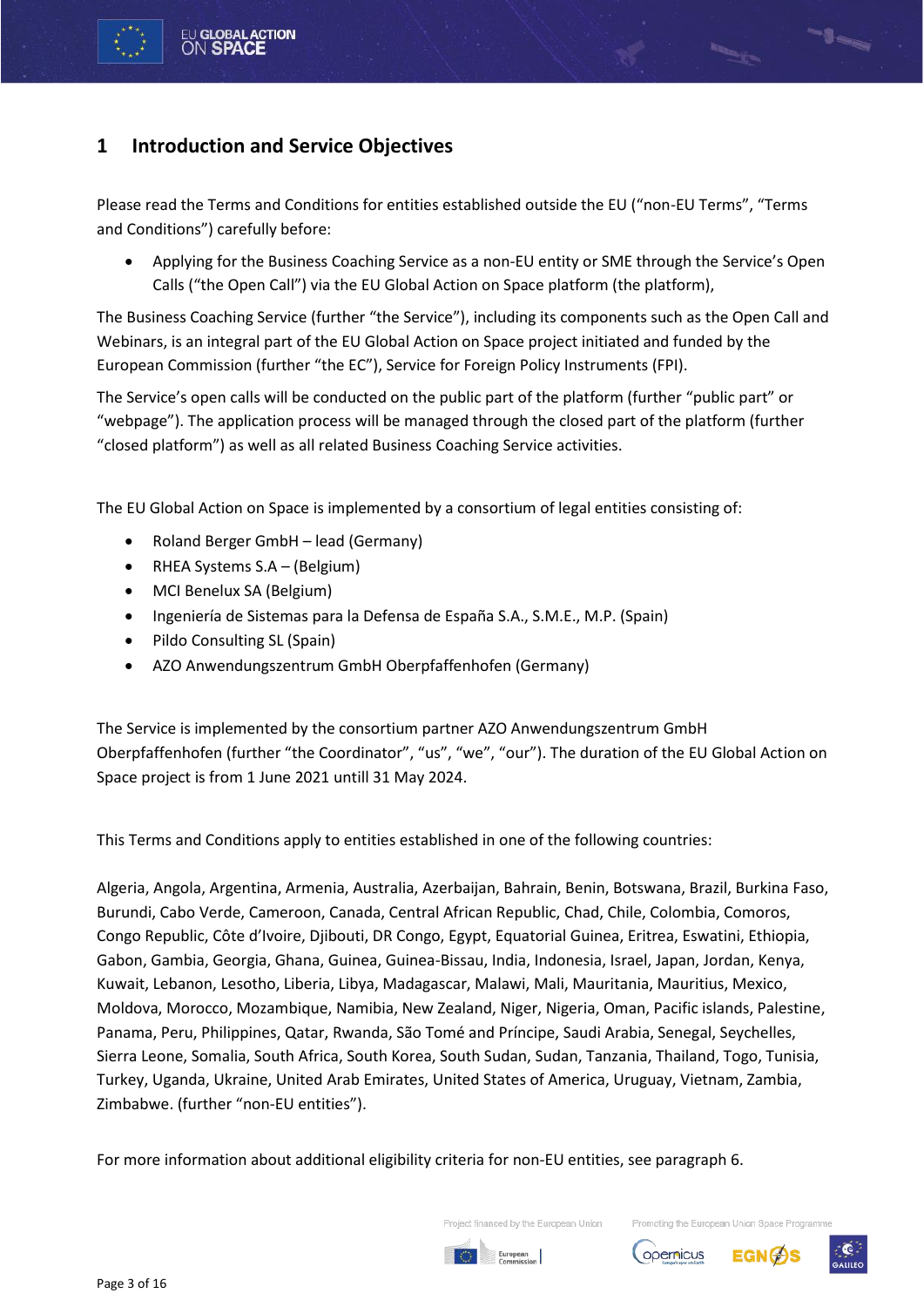

The application for, access to, participation or involvement in the Service is conditioned on the acceptance of and compliance with these Terms. These Terms apply to all applicants to the Service. The applicants shall confirm that their company is established in one of the eligible countries (see above). Furthermore, the applicants shall be legally capable of entering into binding commercial contracts.

For entities established within the EU (further "EU entities), please see the Terms and Conditions for EU Participants.

The Service is designed to help participating non-EU entities to find suitable European business partner(s) and support their cooperation by offering consulting and various support, leading to signing of a commercial cooperation agreement. For this purpose, a three-step process will be put in place, ensuring that the participants get the necessary knowledge about the EU Space Programmes, receive essential information about benefits of doing business with Europe, find the best suitable European partner(s) and secure individual coaching and consulting from the Service's Global Expert pool (see paragraph 1.3).

The ultimate objective of the participation in the Service is a closure of a commercial cooperation agreement between an EU and a non-EU entity.

The Service is built on three main pillars:

#### <span id="page-3-0"></span>**1.1 Education**

As the first pillar in the Service, non-EU entities will enter a training and education module. It has been created to help participating non-EU entities to understand the EU Space Programme and its benefits and to prepare them for matchmaking with relevant EU partner entities.

#### <span id="page-3-1"></span>**1.2 Matchmaking**

After each open call cut-off date, there will be a matchmaking event: a moderated online networking event to connect participants from respective non-EU and EU countries. Matchmaking among Non-EU participants is not part of this Service. Non-EU entities may be invited to multiple networking events with entities from the EU. Non-EU and EU entities will have up to two months to complete the matchmaking.

#### <span id="page-3-2"></span>**1.3 Coaching**

After a successful matchmaking, selected matched entities will be offered three months of tailored coaching from the organisers (to help with identifying gaps, areas of attention, milestones & timeline, etc.) and individual consulting from the Service's Global Expert pool. The selection is under the discretion of the EC.

All participants agree on being surveyed during the full course of the Service.

Project financed by the European Union



Promoting the European Union Space Programn





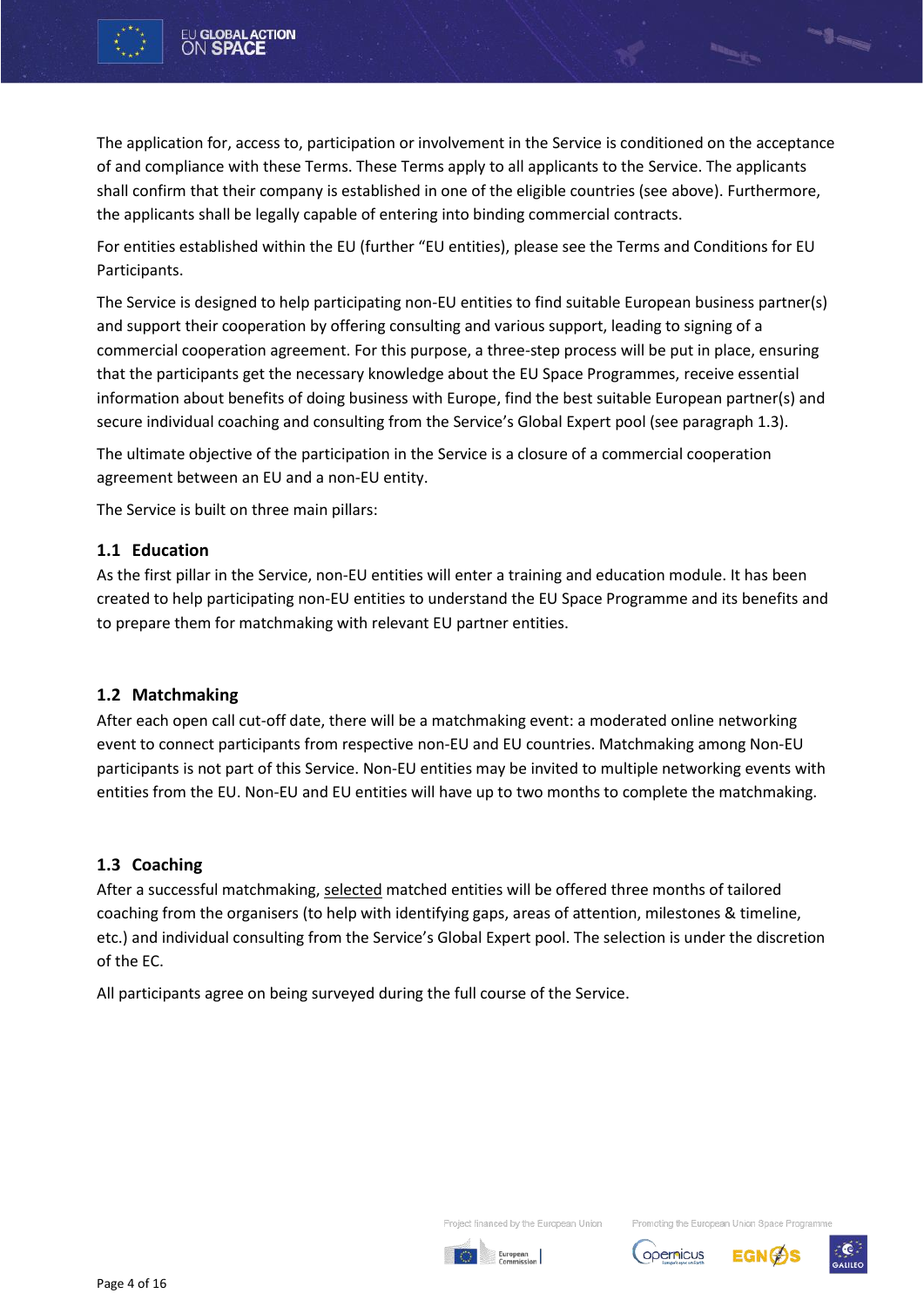

# <span id="page-4-0"></span>**2 Participation**

To participate in the Service, any eligible business entity (see 6 Eligibility Criteria) must complete the following steps:

- Step 1. Registration. Apply for the Service's open call.
- Step 2. Evaluation & Selection. Receive a notification and complete the registration on the Service's closed platform.
- Step 3. Education. Participate in all educational activities.
- Step 4. Matchmaking. Participate in tailored networking events and find a business match for international cooperation.
- Step 5. Coaching & Consulting for selected matched entities. Receive individual support from the Service's Experts Pool on business and technical aspects of internationalisation. (see paragraph 1.3)
- Step 6. Agreement. Conclude an international commercial cooperation agreement.

The Application Form can be found in Annex to this document for participants' reference (paragraph 16).

#### <span id="page-4-1"></span>**3 Cooperation Agreement**

It is expected that participants sign a commercial cooperation agreement with their international counterpart(s) by the end of the Service, should they find a suitable partner. However, neither the EC, nor the Coordinator will be involved in any form into the agreement.

## <span id="page-4-2"></span>**4 Representations, Assumptions, and Provision of Information**

The information on the Service's website and in the application form template is provided to assist applicants in participating in the process. It is not intended as a basis for any commercial decisions by the applicants and should not be considered a commercial recommendation by the EC or the Coordinator or any of its advisers.

Applicants are responsible for undertaking any investigations they consider necessary to verify any information provided to them during the Service. Applicants must form their own opinions by making investigations and taking advice they deem appropriate regarding their open call applications, educational and matchmaking suggestions, any associated information, and any responses they receive to their questions from the Coordinator or members of the Service's Global Expert pool.

Applicants should form their own conclusions about the methods and resources needed to build an international commercial collaboration. Neither the EC nor the Coordinator assume liability for statements, representations, writings, dialogue, understandings, or information provided in connection with the Service's process. Furthermore, neither the EC nor the Coordinator accept responsibility for any assumptions and calculations made by applicants regarding the resources necessary to meet the Service's requirements.

Project financed by the European Union



Promoting the European Union Space Programme



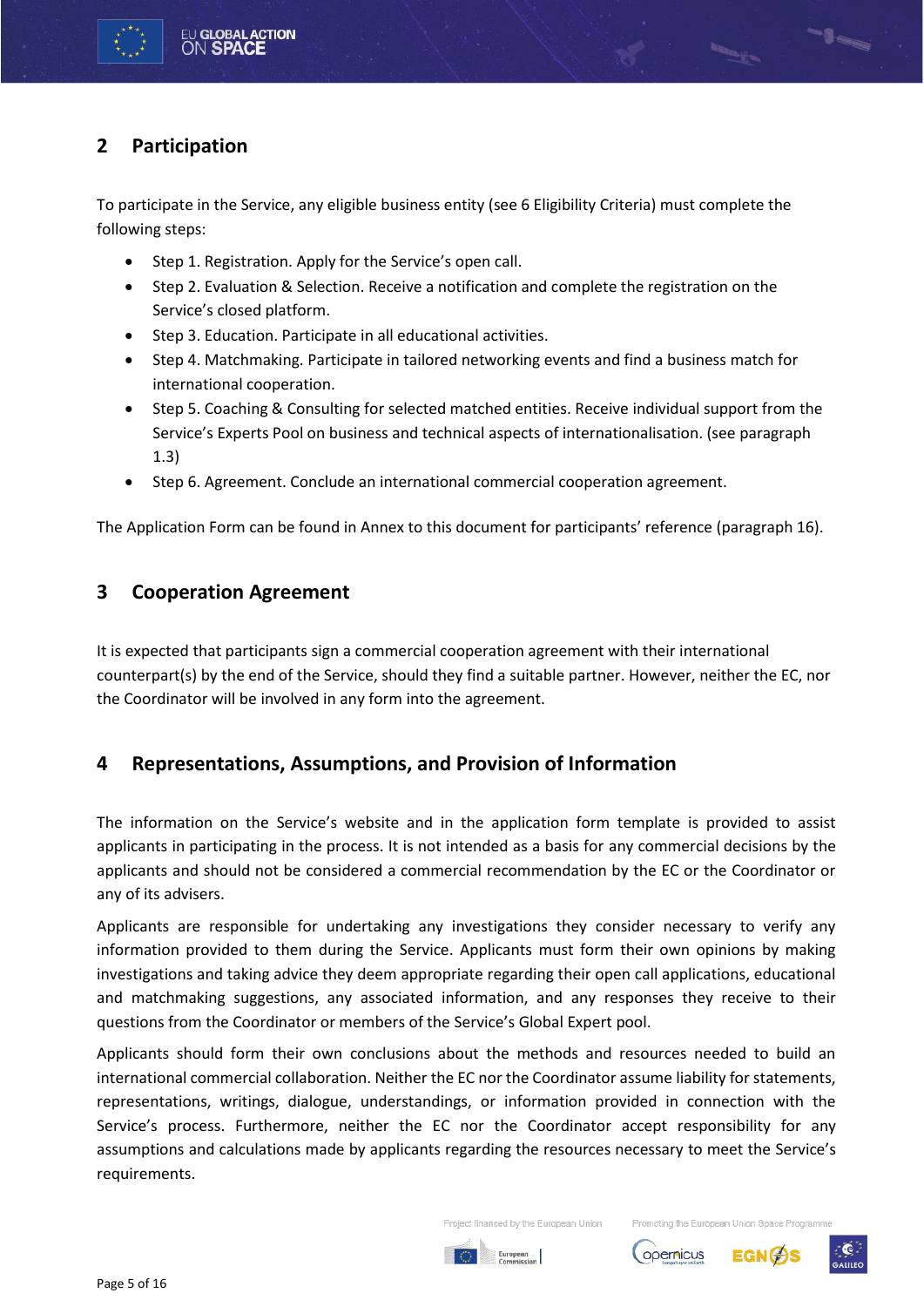

Applicants must provide the Coordinator with information that enables it to monitor their progress during the Service and one year after. Applicants agree to fulfil the Coordinator's requests to provide it with information about their entities for statistical purposes.

The EC and the Coordinator shall treat as confidential all information contained in the applications. The submitted applications will be protected against any access by unauthorised third parties. The personnel assigned to organise the Service, as well as all members of the Service's Global Expert pool will be required by contract to treat all related matters as confidential.

All the personal data of the participants will also be treated as confidential. Applicants should, however, be aware of the Coordinator's obligations and responsibilities, which may compel it to disclose information provided by applicants in connection with this Service.

By applying to the Service, applicants agree to provide information for promotional and marketing purposes. Selected information may therefore be published through the social media channels and websites of the EC and the Service, or relevant press releases, upon authorisation by the applicant.

# <span id="page-5-0"></span>**5 Applicant Ethics**

Applicants are responsible for ensuring their compliance with the ethical and legal principles of the Service:

- The information provided in the application forms must be correct and complete.
- Applicants intend to make an international commercial collaboration with eligible entities from the EU.
- Applicants should act proactively to find a suitable business partner during the Service.
- Participants commit to fulfil the Service with respect to its deadlines: participate in live educational webinars, study educational videos, actively participate in matchmaking webinars and in other activities foreseen in the Service.

By submitting their applications, participants affirm that they will not violate the rights of any third party. Should any third-party rights nonetheless come to light, participants further affirm that neither the Coordinator nor the EC shall be held liable for any amount of resulting damages or claims. The Coordinator and the EC shall thus be exempt from any third-party claims.

## <span id="page-5-1"></span>**6 Eligibility Criteria**

A non-EU entity meeting the following criteria is welcome to apply:

- Legally established and based in one of the eight geographical regions participating in the EU Global Action on Space Business Coaching Service (see also 1. Introduction and Service Objectives)
- Private or public companies of all kinds and sizes, including entities related to the space sector, space agencies, research organisations, universities, and technology centres not subject to [restrictive measures](https://www.sanctionsmap.eu/#/main) by the EU
- Demonstrates 3 years of financial figures (turnover, net profit, total balance)

Only single entities are eligible to participate.

Only 100% completed application forms will be considered for the Service.

Promoting the European Union Space Programm



Project financed by the European Union





**Second**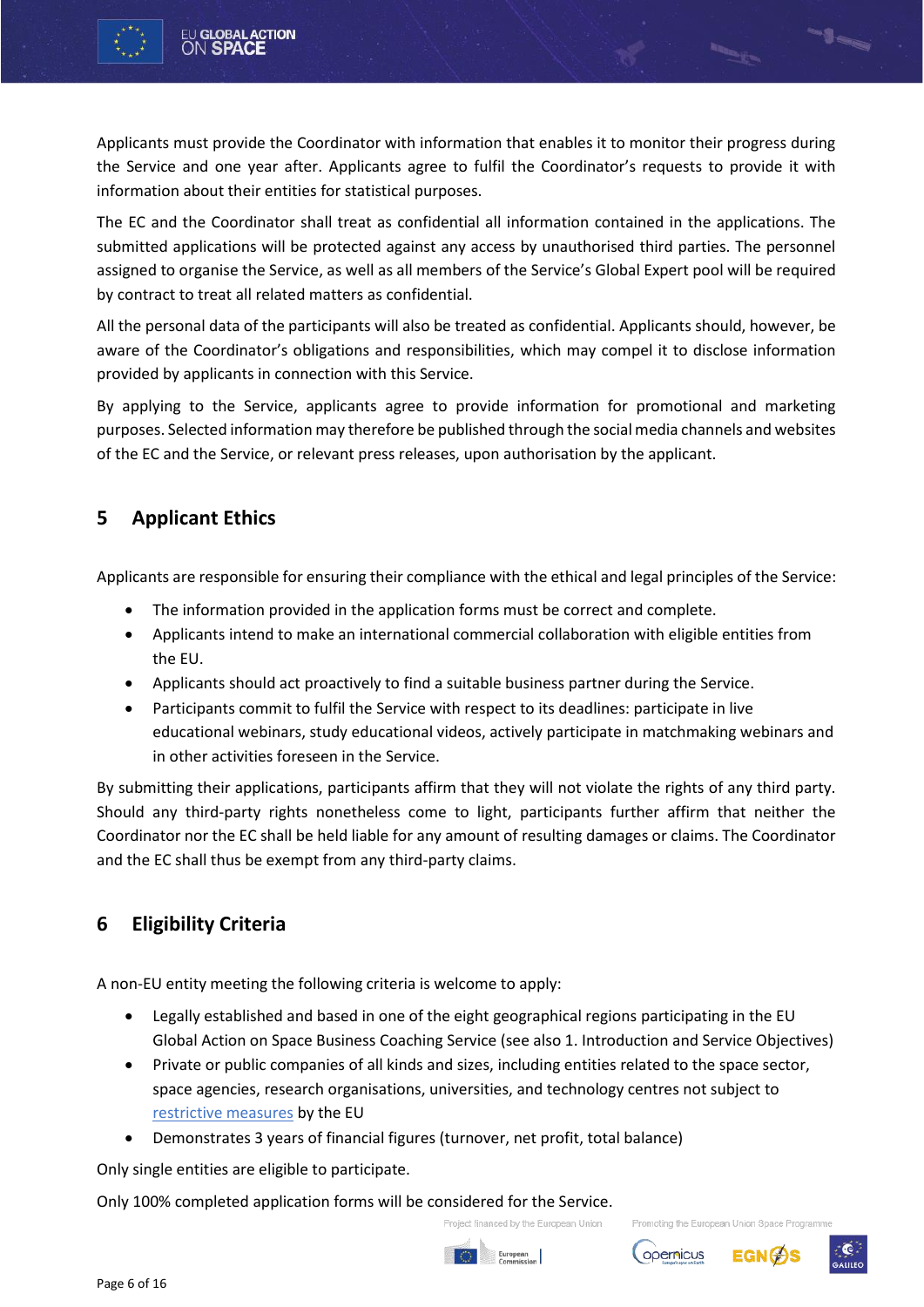

<span id="page-6-0"></span>The completed proposals will be validated during one of the cut-off periods (see paragraph 9

## **7 Withdrawal from the Service**

The applicants have the right to withdraw from the Service at any time by providing the Coordinator with a written notice in free form.

## <span id="page-6-1"></span>**8 Funding**

All Business Coaching Services are free of charge. No additional funding, or any financial grants are foreseen for participants in this Service.

## <span id="page-6-2"></span>**9 Timeline**

The candidates can apply for the Service at any time within 24 months, starting from 15.12.2021. The following key periods shall be considered:

- Open call: ongoing submission from 01.12.2021 till 30.11.2023
- Cut-off and validation periods:
	- o March 2022, June 2022, September 2022, December 2022, March 2023, June 2023, September 2023, December 2023
- On-boarding to the Service and educational webinars:
	- o April 2022, July 2022, October 2022, February 2023, April 2023, July 2023, October 2023, February 2024
- Networking and matchmaking events:
	- o April 2022, July 2022, October 2022, February 2023, April 2023, July 2023, October 2023, February 2024
- Assigned individual coaching and consulting: ongoing from 01.05.2022 till 31.05.2024

#### <span id="page-6-3"></span>**10 Data Protection and Compliance with the GDPR**

The EC and the Coordinator are committed to complying with EU General Data Protection Regulation (GDPR) in processing participants personal data related to the Service. All participants' personal data shall be handled exclusively in a Member State of the European Union. Any transfer of personal data to a third country is prohibited. The obligations related to personal data protection will remain in effect for an unlimited period or as long as prescribed by applicable law.

By applying, participants agree to comply with the GDPR regarding all personal data that might be included in their applications or used during the Service. Should this condition be violated, the applicant in question will be the only liable party. Neither the EC nor the Coordinator will accept any related responsibilities.

> Project financed by the European Union Promoting the European Union Space Programme





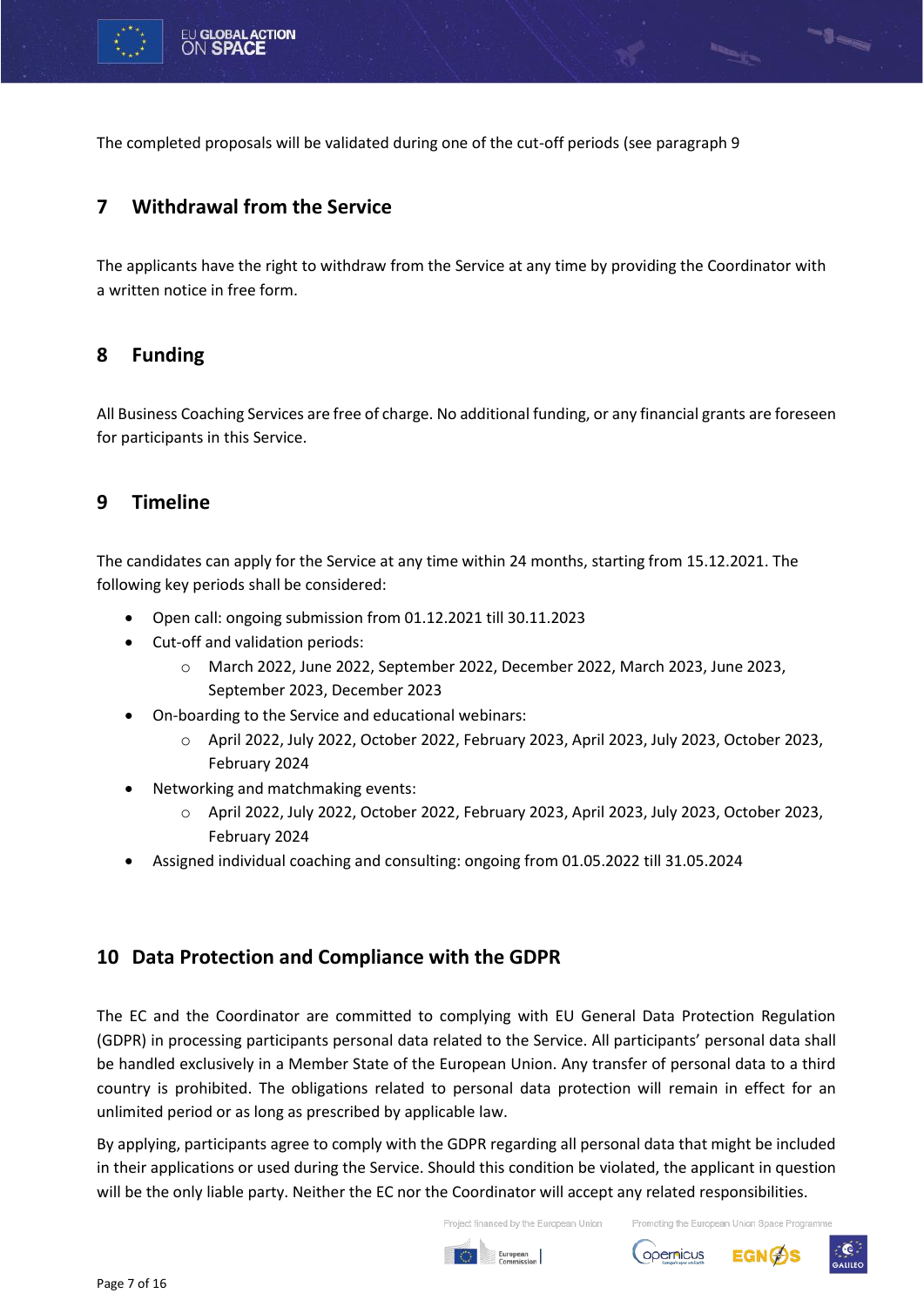

All applications to the open call will be handled according to the privacy policy regulations of the Service (these are available at www.eu-global-space.eu).

# <span id="page-7-0"></span>**11 Governing Law and Jurisdiction**

These Legal Terms and Conditions are subject to the material laws of Belgium. The place of jurisdiction for all legal disputes arising from or otherwise related to these terms is Brussels, Belgium.

Our failure to enforce any right or provision of these Terms & Conditions will not be considered a waiver of those rights. If any provision of these Terms is held to be invalid or unenforceable by a court, the remaining provisions of these Terms & Conditions will remain in effect. These Terms & Conditions constitute the entire agreement between us regarding our Service and supersede and replace any prior agreements we might have between us regarding the Service.

#### <span id="page-7-1"></span>**12 Disclaimer**

Your participation to the Service or your use of the Platforms is at your sole risk. The Service and its Platforms are provided without warranties of any kind, whether express or implied, including, but not limited to, implied warranties of merchantability, fitness for a particular purpose, non-infringement, or course of performance. The Service and its Platforms are provided on an "AS IS" and "AS AVAILABLE" basis.

The Organisers do not warrant that a) the Service or Platforms will function uninterrupted, secure, or available at any particular time or location; or b) the results of participating in the Service or using the Platforms will meet your requirements. The Organisers also do not warrant that a) any errors or defects in the Platforms will be corrected; b) the Platforms are free of viruses or other harmful components.

This disclaimer of liability applies to any damages or injury caused by any failure of performance, error, omission, interruption, deletion, defect, delay in operation or transmission, computer virus, communication line failure, theft, or destruction or unauthorised access or, alteration of or use of record in connection with the use or operation of the Platforms, whether for breach of contract, tortious behaviour, negligence, or any other cause of action.

We make no representations or warranties of any kind, express or implied, about the completeness, accuracy, reliability, suitability, or availability with respect to the content contained on the Platforms for any purpose. Any reliance you place on such information is therefore strictly at your own risk. We disclaim any express or implied warranty representation or guarantee as to the effectiveness or profitability of the Platforms or that the operation of the Platforms will be uninterrupted or error-free. We are not liable for the consequences of any interruptions or error in the Platforms.



Promoting the European Union Space Programm



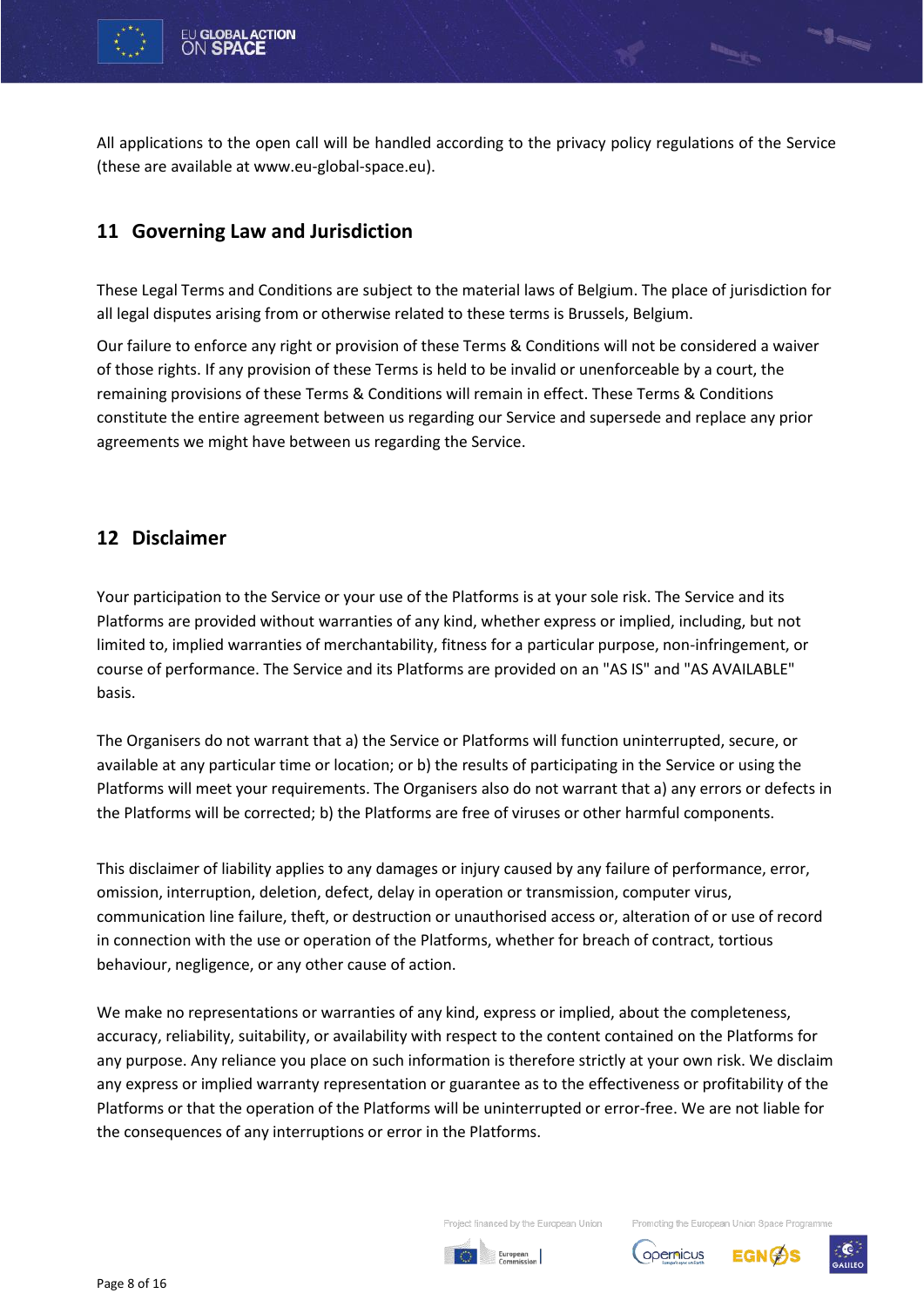#### <span id="page-8-0"></span>**13 Changes**

We reserve the right, at our sole discretion, to modify or replace these Terms & Conditions at any time. If a revision is material, we will try to provide at least 30 days' notice prior to any new terms taking effect. It is your sole responsibility to periodically check these Terms & Conditions for any changes. If you do not agree with any of the changes to these Terms, it is your sole responsibility to stop using the Platforms or participating in the Service. Your continued use of the Platforms or participation in the Service will be deemed as your acceptance thereof.

## <span id="page-8-1"></span>**14 Miscellaneous**

Applications to the Service must be submitted in English. All communication related to the Service shall also be conducted in English. Any complaints regarding the validation decisions made shall be arbitrated by the EC. The Coordinator and the EC reserve the right to modify these terms at any time.

The Coordinator may at any time request further supplemental information from applicants to verify or clarify any aspects of their submission or other information they may have provided. A failure to provide supplemental or clarifying information to the Coordinator by a stated deadline may result in the applicant being disqualified from the Service.

#### <span id="page-8-2"></span>**15 Contact**

For more information on the Service, please visit: [www.eu-global-space.eu](http://www.eu-global-space.eu/) For further questions about the Service, please contact[: businesscoaching@eu-global-space.eu](businesscoaching@eu-global-space.eu)

## <span id="page-8-3"></span>**16 ANNEX. Application Form for entities established outside the European Union**

Welcome to the EU Global Action on Space Open Call! Please provide us with as detailed information as possible to increase your chances for successful participation in the EU Global Action on Space Business Coaching Service! You can save your application at any time, edit it, and complete it later. The next cut-off date for an evaluation is on, and the ultimate deadline is 30 November 2023. Your application will be considered for business matchmaking and coaching only when it is 100% complete. Fields marked with an asterisk (\*) are mandatory. In case you encounter any problems or have questions, don't hesitate to get in touch with us via.

#### **1. Registration page**

- 1.1 Contact persons' First Name\*
- 1.2 Contact persons' Last Name\*
- 1.3 Country of your company's legal registration\*
- 1.4 Contact persons' Email\*

Project financed by the European Union



Promoting the European Union Space Programm



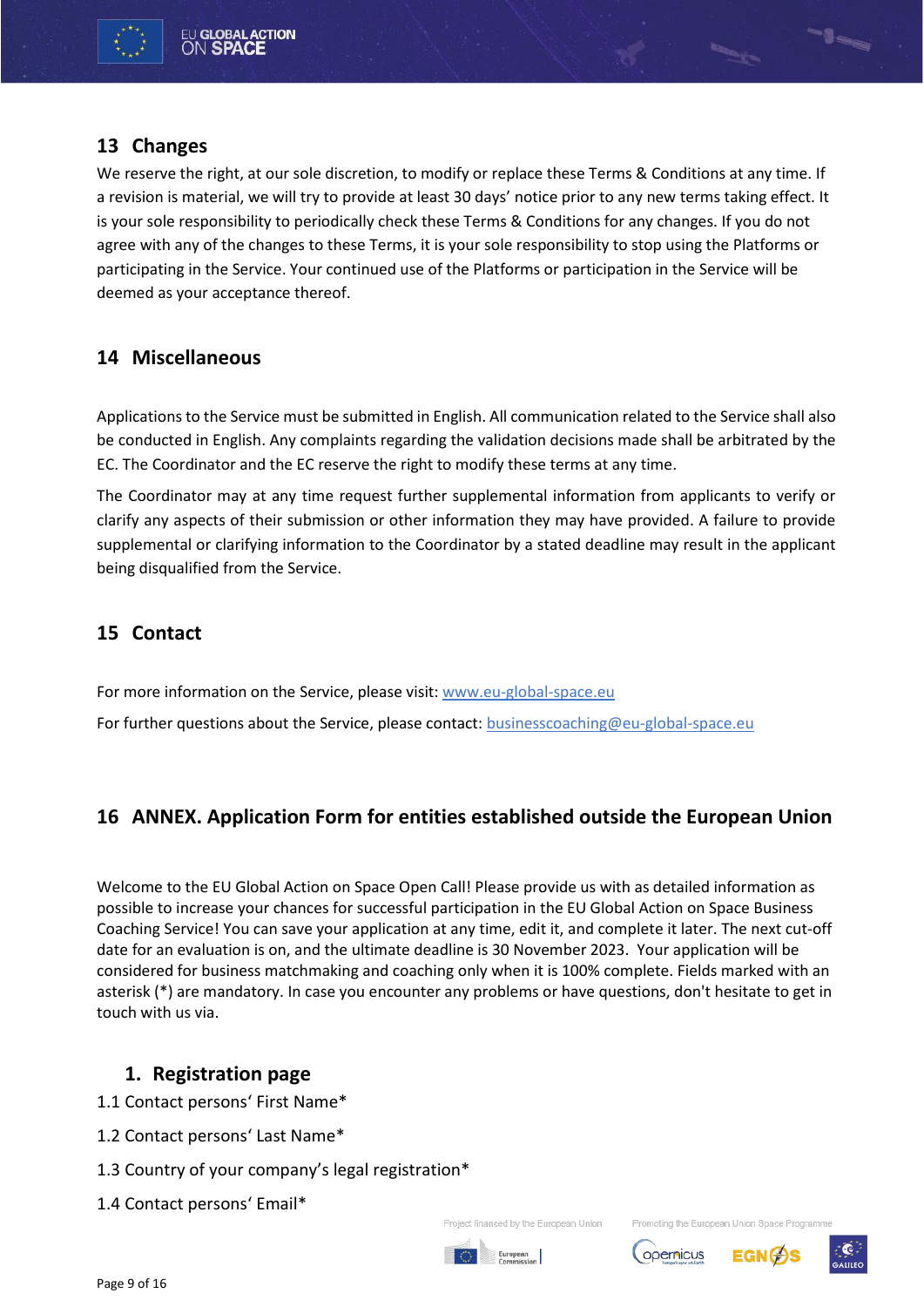

- 1.5 Box "I accept the Privacy Policy"\*
- 1.6 Box "I accept the Terms of Participation"\*
- 1.7 Choose a password\*
- 1.8 Confirm your password\*

# **2. Contact person's details**

- 2.1 Your position in the company\*
- 2.2 Your phone number\*
- 2.3 How did you find out about the EU Global Action on Space? \* (multiple choice)
	- □ Social Media
	- □ EU Global Action on Space webpage
	- □ Online news source
	- □ Other (Please specify)

# **3. Company's details**

3.1 Company's Name\*

#### 3.2 Legal address: \*

- **Street**
- Postal code
- City
- Country

3.3 Mailing address: \* (option to tick a box "the same as legal address")

- Street
- Postal code
- **City**
- Country
- 3.4 Business organisation form\* (single choice)
	- o Privately owned company
	- o Publicly owned company
	- o Non-profit organisation
	- o Public institution (university, research centre, governmental agency, etc.)
	- $\circ$  Other (please specify)
- 3.5 Company's Webpage\*





Promoting the European Union Space Programm

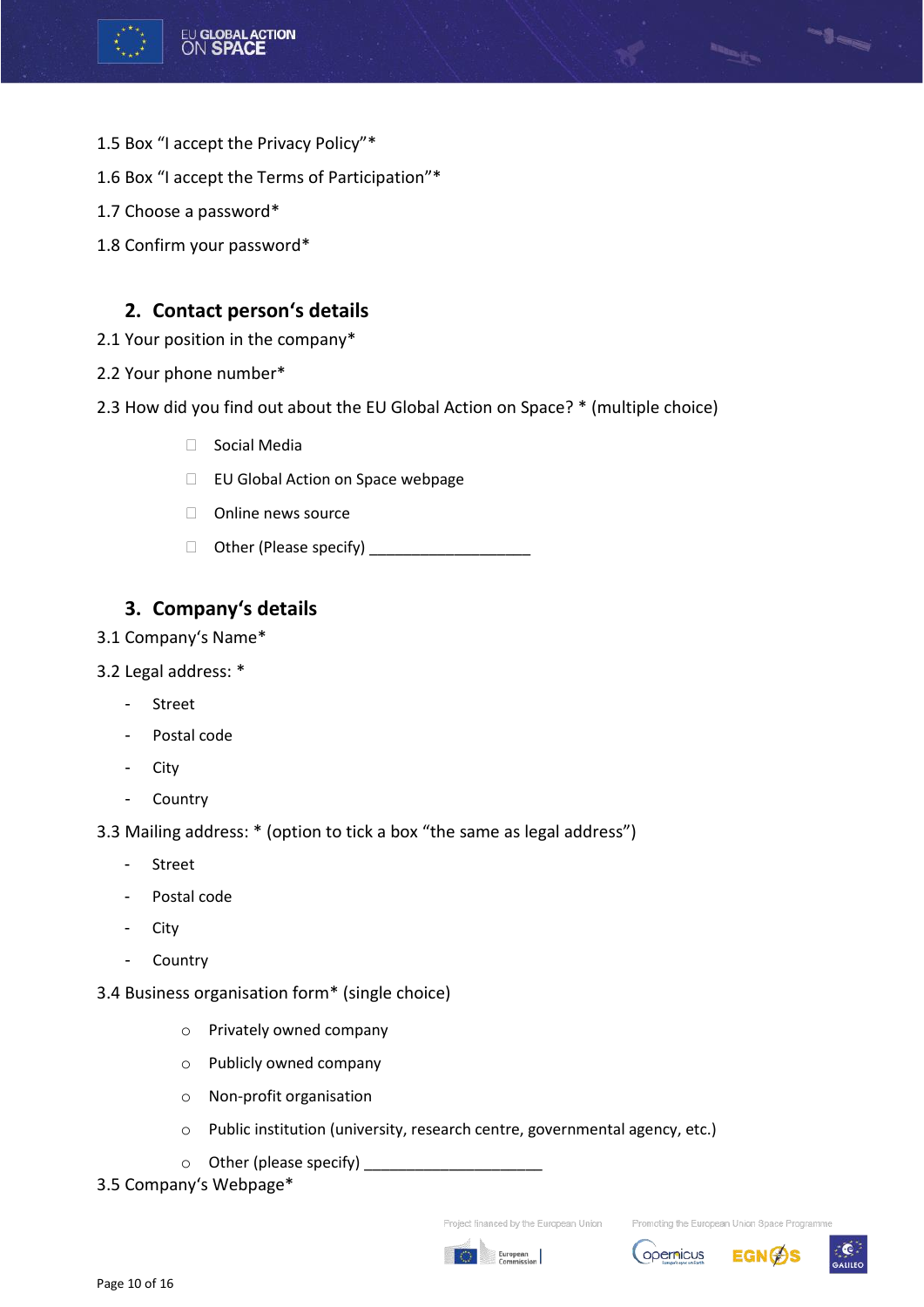

3.6 Company's registration number\*

3.7 The year your company was founded \*

3.8 Number of employees\*

3.9 Turnover\*

In 2018

In 2019

In 2020

#### 3.10 Net profit\*

In 2018

In 2019

In 2020

#### 3.11 Total balance\*

In 2018

In 2019

In 2020

#### 3.12 Is your company a: \* (multiple choice)

- Manufacturer
- □ Service Provider
- □ Software Developer
- □ Other (please specify) \_\_\_\_\_\_\_\_\_\_\_\_\_\_\_

#### 3.13 Which market segment your organisation is active in? \* (multiple choice)

European





Promoting the European Union Space Programme

**Second**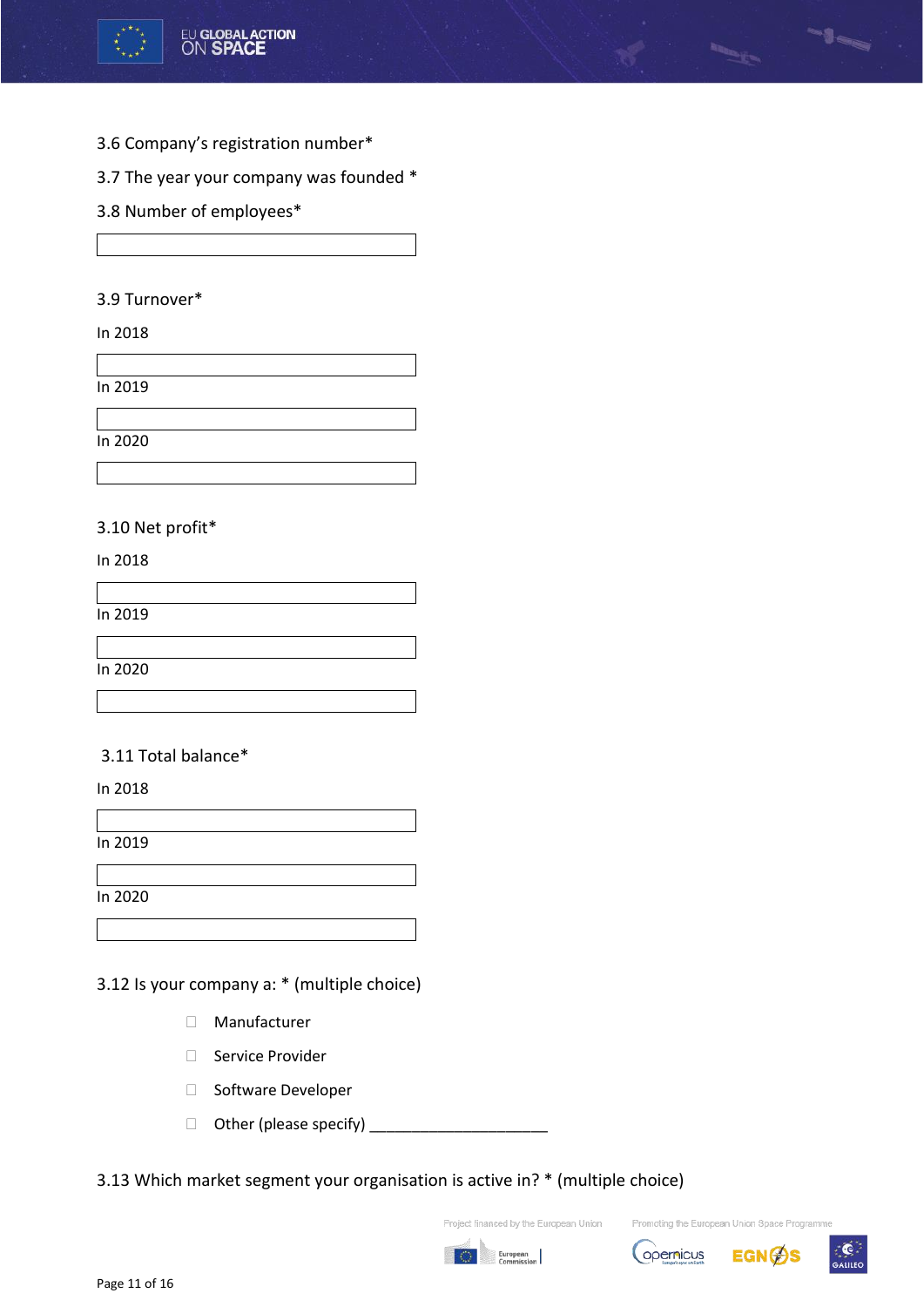

- Agriculture & Food
- Automotive
- Aviation
- □ Biodiversity & Environmental Protection
- □ Climate & Energy
- □ Culture & Entertainment
- Disaster Management
- Education
- Finance
- Fishery
- □ Forestry
- □ Information & Communication
- Infrastructure
- Insurance
- Materials and Mining
- Media
- Medtech
- Oil & Gas
- □ Other Manufacturing
- Pharmaceutical
- D Public Service
- Renewable Energy
- □ Safety & Security
- □ Semiconductors & Electronics
- Space:
	- Earth Observation
	- upstream
	- mid-stream
	- downstream
	- GNSS (Navigation)
	- upstream
	- mid-stream











 $1 - 1$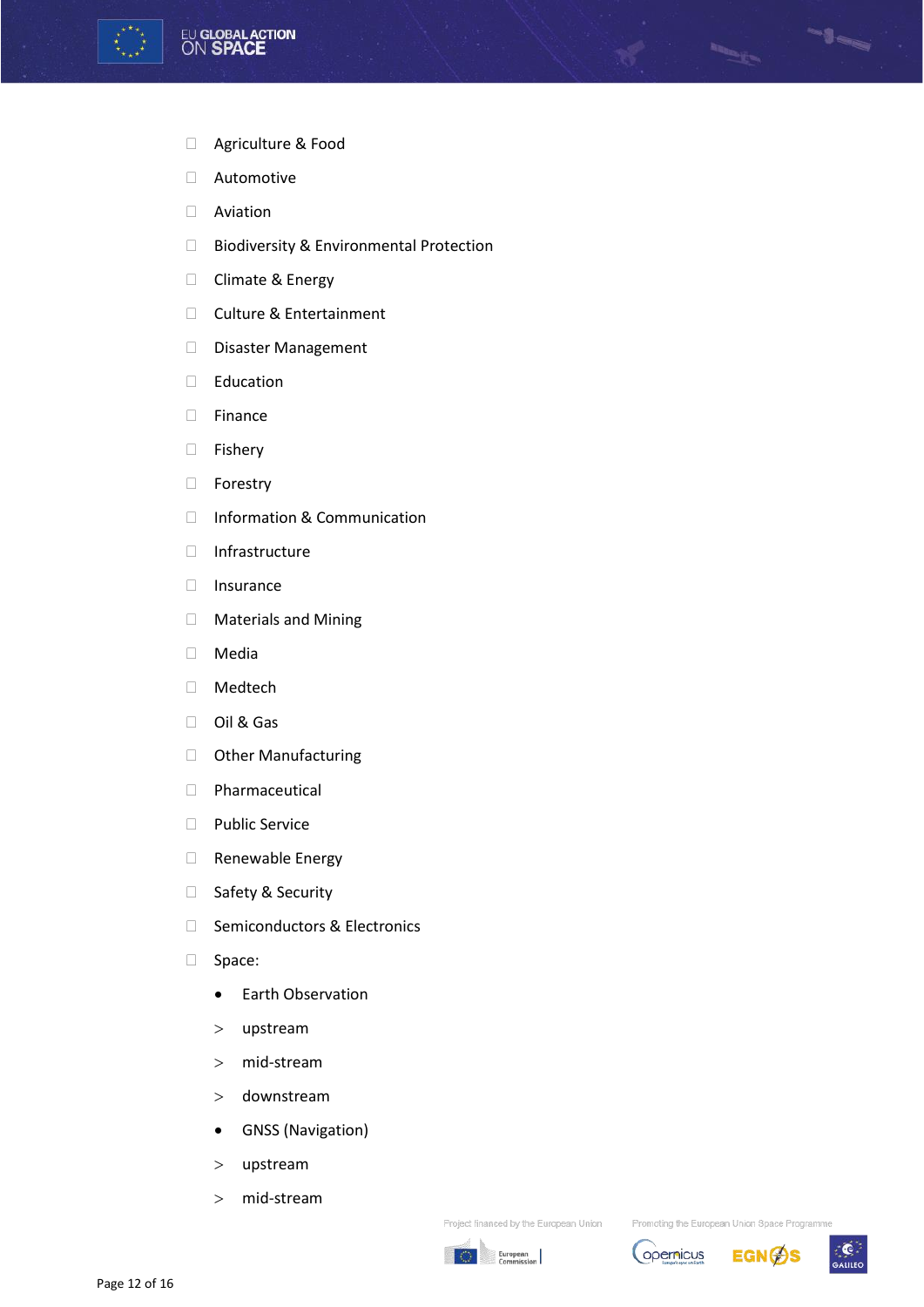

- downstream
- □ Sport
- □ Territorial Management & Urban Planning
- □ Tourism & Leisure, Cultural Heritage
- □ Trade & Retail
- □ Transport & Mobility
- □ Water Management & Marine Sciences
- 3.14 Is your company subject to any [restrictive measures?](https://www.sanctionsmap.eu/#/main) \* (single choice)
	- o Yes
	- o No
- 3.15 What are the main languages used in your company? \* (multiple choice)
	- English
	- □ French
	- Spanish
	- German
	- Italian
	- $\Box$  Local language (please specify)

3.16 Please write here a short motivation statement on why your company should be considered for this Business Coaching Service. \* (free text, limit 500 characters)

## **4. Description of activity**

4.1 Please briefly describe products or/ and services your organisation is offering.  $*$  (free text, limit 1000 characters)

Project financed by the European Union





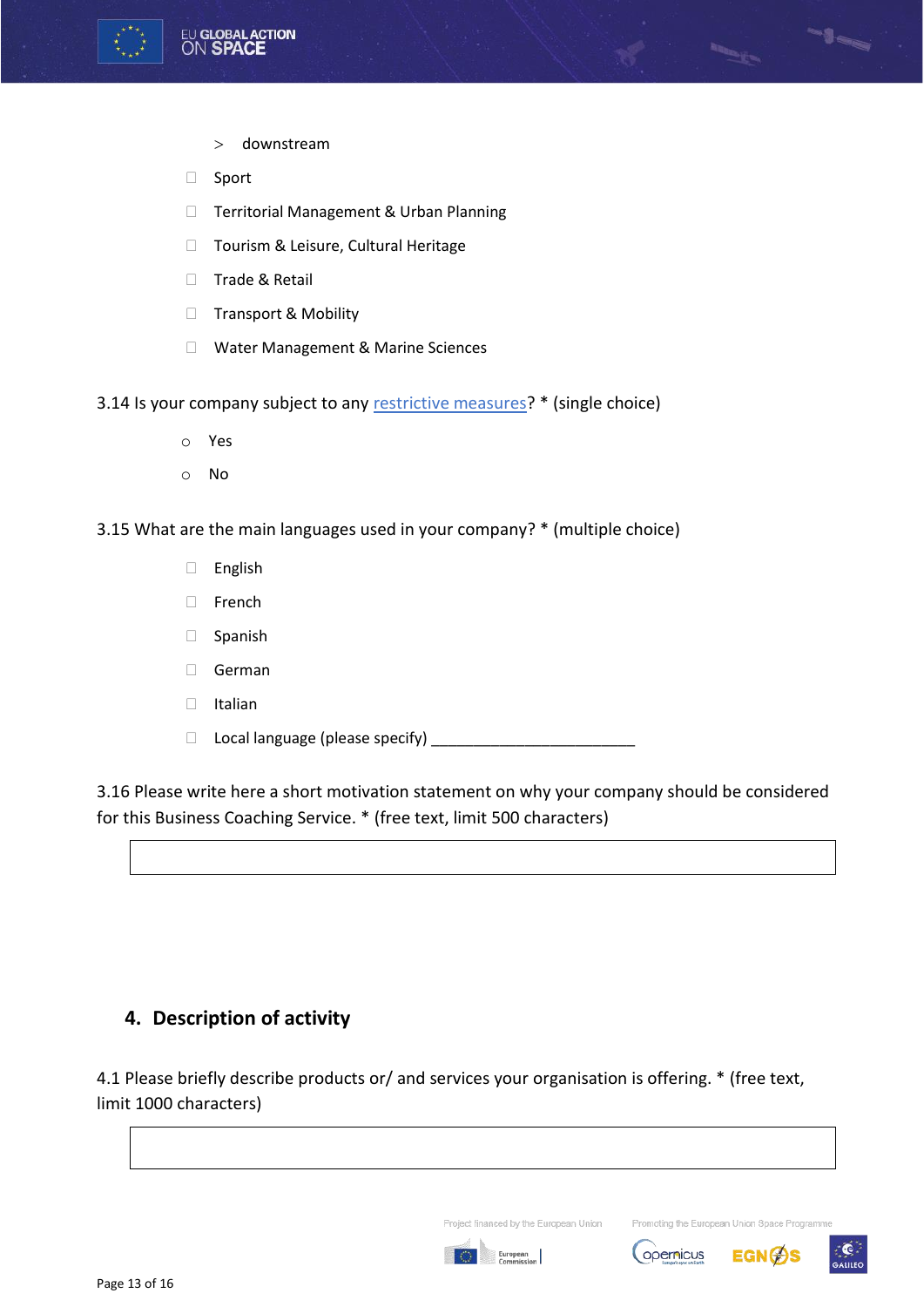

4.2 Can your products/ services benefit from space-related technology/data/services/infrastructure? \* (single choice)

- o Unkown relation to space-related technology/data/services/infrastructure
- o Anticipated relation to space-related technology/data/services/infrastructure
- o Planned solution based on space-related technology/data/services/infrastructure
- o One implemented solution based on space-related technology/data/services/infrastructure
- o Experienced with space-related technology/data/services/infrastructure

4.3 Please describe the challenges your organisation is facing and how they can be solved with space-related technology/data/services/infrastructure. \* (free text, limit 1000 characters)

## **5. General questions**

5.1 What kind of international experience does your company have? Please, choose the most relevant option. \* (single choice)

- o Business partners on domestic market only
- o Business partners abroad but on the same continent
- o Intercontinental, not yet global, own at least one legal entity e.g. sales subsidiary abroad
- o Global business, own foreign legal entities e.g. production facilities

5.2 Have you had business cooperation with companies from a country that belongs to the European Union?

- o Yes
- o No

#### 5.3 At which life stage is your company now? \* (single choice)

- $\circ$  < 2 years
- o 3-5 years
- o 6-9 years
- $\circ$  > 10 years

Project financed by the European Union



Promoting the European Union Space Program





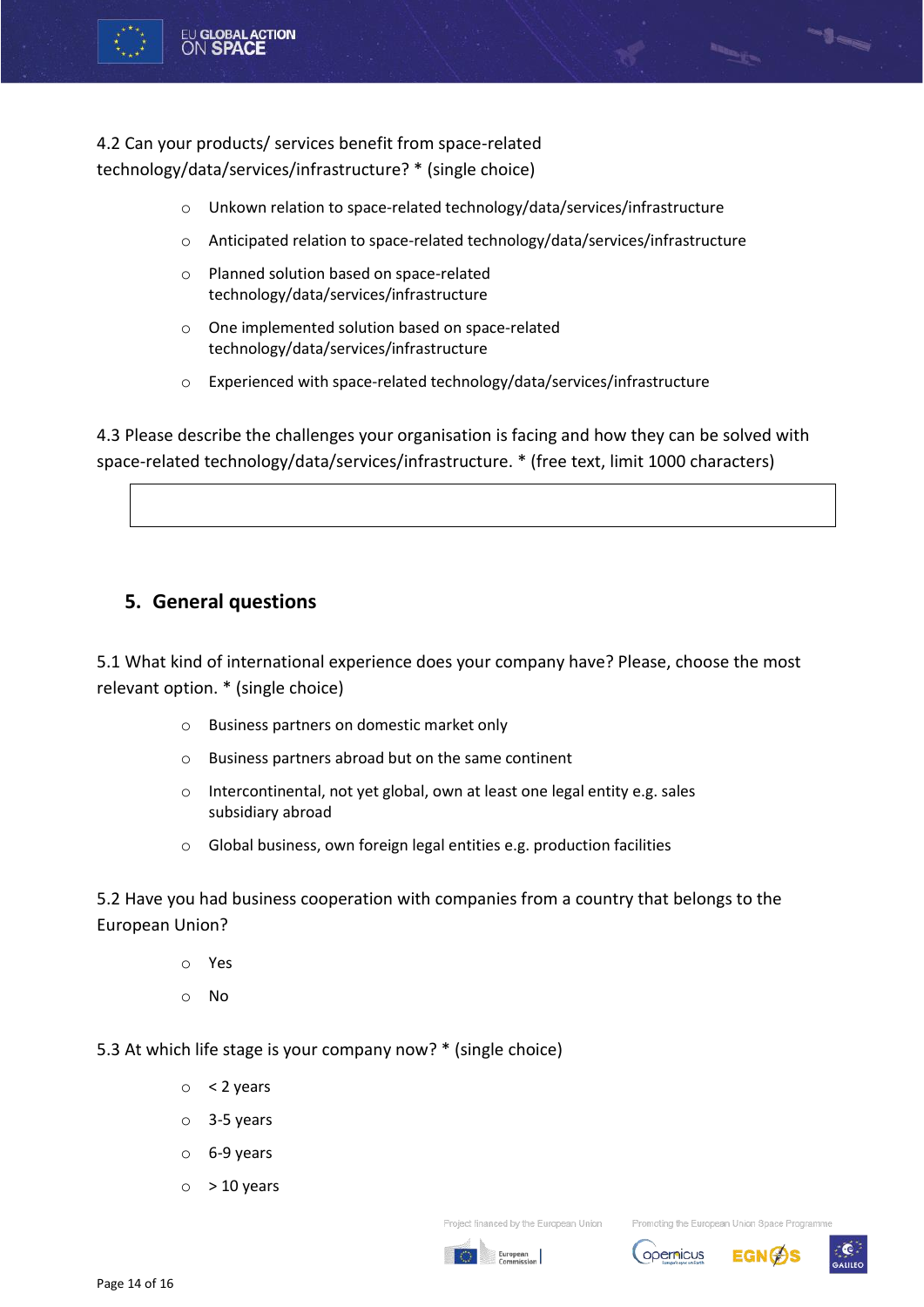

- 5.4 Do you have capabilities for international collaboration? \* (single choice)
	- o No employees with international experience/responsibility
	- o Employees with project-based international experience/responsibility
	- o Dedicated person for internationalization
	- o A dedicated department for international business development
- 5.5 Do you have budget allocated for international collaboration? \* (single choice)
	- o No budget for internationalization
	- o Planned funding for internationalization
	- o Dedicated budget for internationalization
	- o Yearly budget for internationalization in place

5.6 What is the current stage of your company's internationalisation at this moment? \* (single choice)

- o No intention prior to the Business Coaching Service
- o Planned intention for a foreign market entry
- o Implementation of expansion on international markets
- o 1-2 established international cooperations
- o Established multi-national market presence

5.7 How experienced is your company in building and maintaining international partnerships? \* (single choice)

- o Only collaboration with domestic partners
- o First collaboration with 1-2 international partners
- o Doing business with 3-5 international partners / planned partner management
- o Doing business with 5-10 international partners / established partner management
- o Multiple international partners / established partner management
- 5.8 How long does your company have international experience? \* (single choice)
	- o None
	- o 2 years
	- o 2-5 years
	- $\circ$  5-10 years

Project financed by the European Union